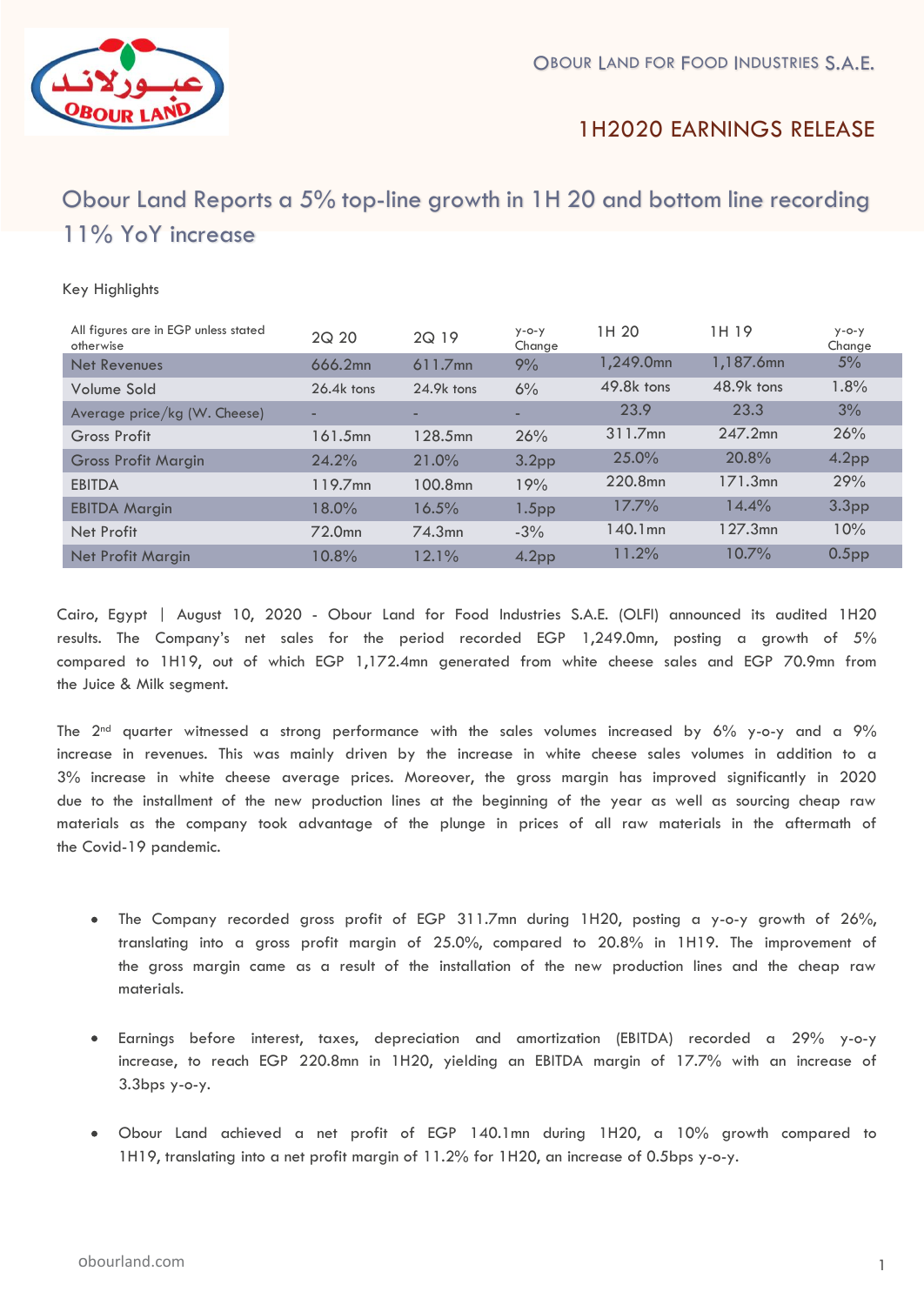

1H2020 EARNINGS RELEASE

Mr.Ashraf Hamed Sherif, Vice Chairman Comments:

I am delighted to share with you our results for the 2<sup>nd</sup> quarter of 2020 ended June 30, 2020, a strong quarter for the Company in terms of Revenues, volumes of sales and margins, despite the unprecedented market conditions in the aftermath of the Covid-19 pandemic.

We witnessed a strong quarter in terms of volumes of sales in the cheese segment, growing by 6% to record 26.4k tons of white cheese in 2Q20 compared to 24.9k tons in 2Q19 which compensated the 2% decline in white cheese volumes in 1Q20. Overall, the sales volumes of white cheese increased 1.8% to record 49.8k tons in 1H20 compared to 48.9k tons in 1H19.

The Milk and Juice segment has generated EGP 75.4mn gross revenues in 1H20 compared to 64.4mn in 1H19 marking a  $17\%$  increase. It is worth mentioning that the milk product continued to surge in the  $2<sup>nd</sup>$  quarter and achieved a 56% increase in sales volumes in 1H20, while on the other hand the juice product has been hit badly during the Covid-19 restrictions where the sales volumes dropped 25% in 1H20. This result is satisfactory to the management as the main focus in our strategy is on the Milk product. Yet despite the decrease in juice sales the total Milk and Juice segment achieved a 17% increase in revenues. The company reduced the prices of both milk and juice products in order to boost their sales and to be more competitive, the average price of milk and juice decreased 5% & 3% respectively.

The glass jar processed cheese has also witnessed a surge in sales volumes as well as revenues recording EGP 6.1mn in 1H20 marking a more than 2-fold increase compared to EGP 2.5mn in 1H19. Despite the sharp increase in sales, the glass jar market is too small to make a significant impact on the company's total revenues. The real impact that the management expects from the processed cheese will come into effect after the introduction of our new innovative product which will be launched during the 3<sup>rd</sup> quarter.

Our commitment to excellence and aspirations to offer the highest-possible quality of products, which are both affordable and safe, remains our key prime focus and our relentless driver for our expansionary attitude.